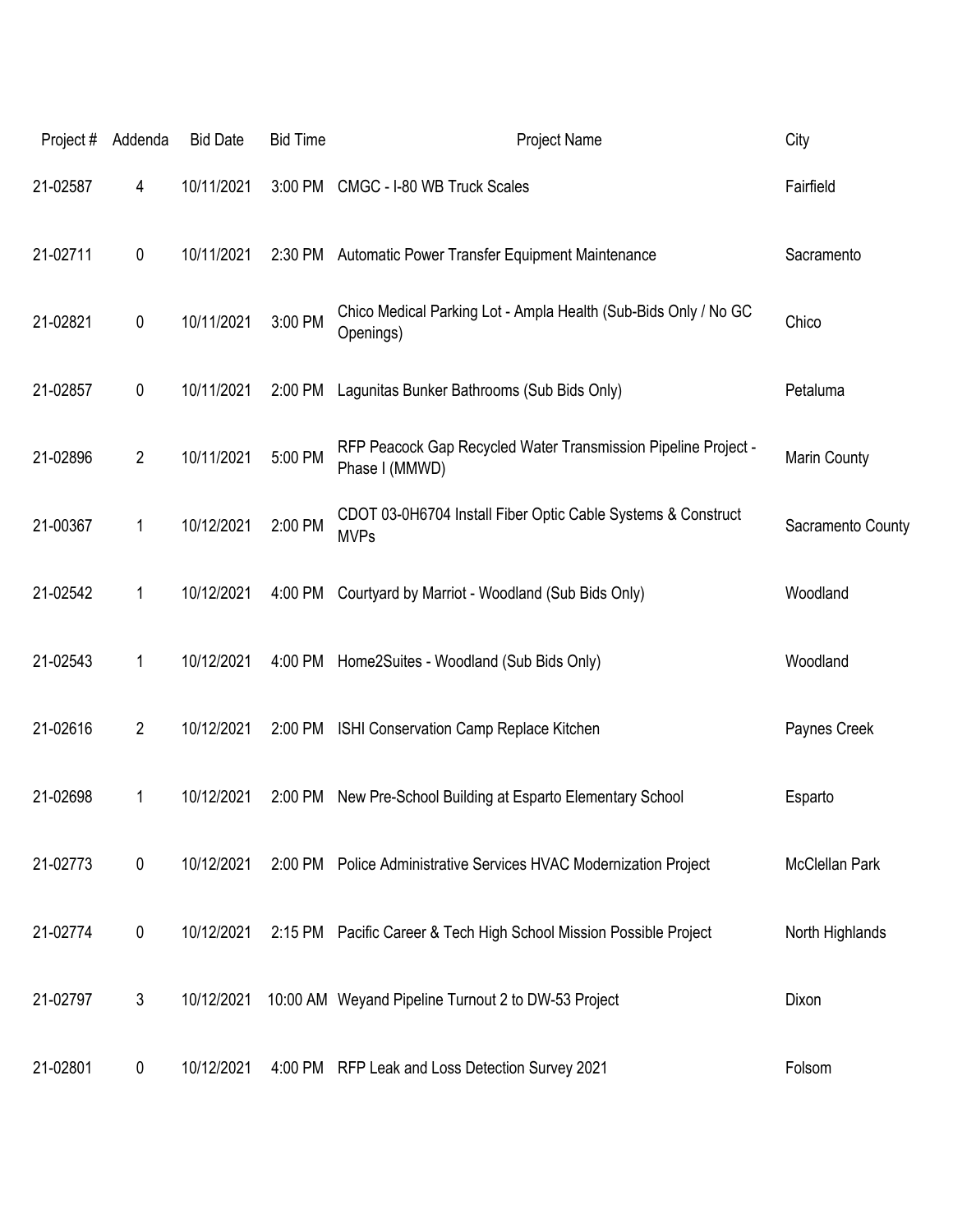| 21-02836 | 1 | 10/12/2021 | 2:00 PM | Organizational Development Consulting Services Sacramento County<br>Department of Airports                 | Sacramento |
|----------|---|------------|---------|------------------------------------------------------------------------------------------------------------|------------|
| 21-02844 | 1 | 10/12/2021 | 3:00 PM | Tree Line Inspection Services for City of Redding                                                          | Redding    |
| 21-02850 | 3 | 10/12/2021 | 4:00 PM | Design-Build Services Prequalification for Butte College New Science<br><b>Building Project RFQ</b>        | Oroville   |
| 21-02851 | 0 | 10/12/2021 | 2:00 PM | Percolation Ponds 1-3 Scarification Rebid                                                                  | Ukiah      |
| 21-02881 | 1 | 10/12/2021 | 2:00 PM | Oroville Convention Center Gymnasium Lighting Upgrade                                                      | Oroville   |
| 21-02900 | 0 | 10/12/2021 | 5:00 PM | Rekey Locksmith & Ongoing Maintenance of Best Lock System                                                  | Sacramento |
| 21-02911 | 0 | 10/12/2021 | 5:00 PM | RFQ DMV HQ Campus Renovations                                                                              | Sacramento |
| 21-03096 | 1 | 10/12/2021 | 1:00 PM | RFP Spot Repair at 2900 Sheldon Drive                                                                      | Richmond   |
| 21-03097 | 1 | 10/12/2021 | 1:00 PM | RFP Spot Repair at 3206 Annapolis Drive                                                                    | Richmond   |
| 21-02657 | 0 | 10/13/2021 | 3:00 PM | Notice to Prequalify and Submit Proposal for LLB Services for the<br>Sonoma Valley Unified School District | Sonoma     |
| 21-02776 |   |            |         | 10/13/2021 2:00 PM Fire Extinguisher Service for City of Redding                                           | Redding    |
| 21-02803 | 0 | 10/13/2021 |         | 2:00 PM PREQUALICATION North/South Wing Demolition                                                         | Sacramento |
| 21-02823 | 1 | 10/13/2021 |         | 12:00 PM Multi-Site Asbestos Abatement Project                                                             | Sacramento |
| 21-02824 | 0 | 10/13/2021 |         | 12:00 PM Multi-Site Flooring Project                                                                       | Sacramento |
| 21-02839 | 1 | 10/13/2021 |         | 2:00 PM Alder Creek Bridge at Mangini Parkway                                                              | Folsom     |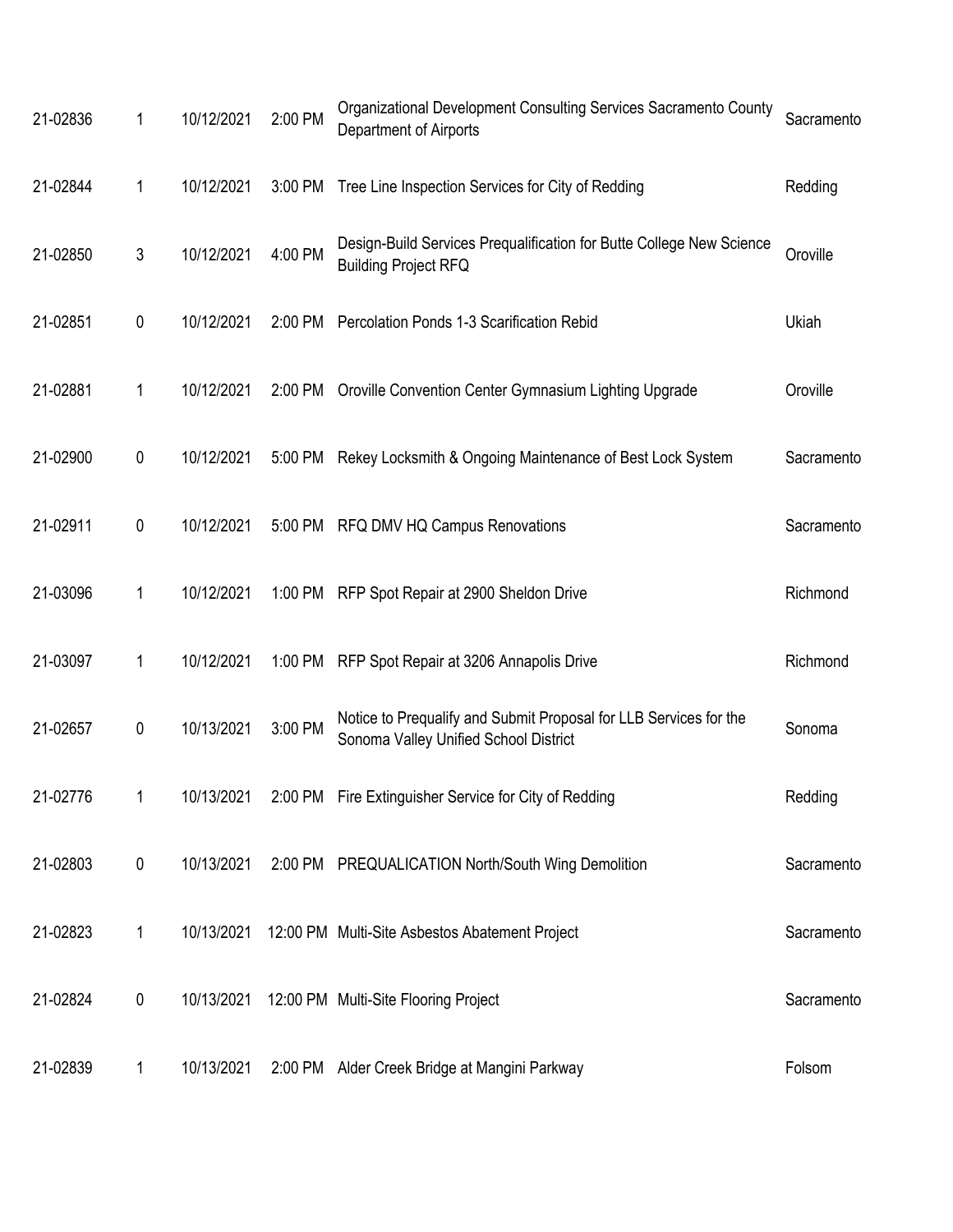| 21-02880 | 0              | 10/13/2021 | 1:00 PM  | Natomas Unified School District - Northpointe K-5 Dual Immersion<br>School (Sub Bids Only)                                   | Sacramento         |
|----------|----------------|------------|----------|------------------------------------------------------------------------------------------------------------------------------|--------------------|
| 21-02881 | 1              | 10/13/2021 |          | 2:00 PM CSO Building Seismic Retrofit and Roof Replacement                                                                   | Richmond           |
| 21-02950 | 0              | 10/13/2021 | 3:00 PM  | <b>Community Resource Project - Insulation Installer</b>                                                                     | Sacramento         |
| 21-02951 | 0              | 10/13/2021 | 3:00 PM  | <b>Community Resource Project - HVAC Installer</b>                                                                           | Sacramento         |
| 21-02654 | 0              | 10/14/2021 | 3:00 PM  | Redding Aquatic Center 50 Meter Pool Improvements                                                                            | Redding            |
| 21-02708 | $\overline{2}$ | 10/14/2021 | 3:00 PM  | Nicolaus Dairy Fire Tank                                                                                                     | <b>Elk Grove</b>   |
| 21-02729 | 1              | 10/14/2021 | 2:00 PM  | Salvation Army Flooring 2021                                                                                                 | Sacramento         |
| 21-02768 | $\pmb{0}$      | 10/14/2021 | 12:00 PM | RFP For Preliminary and Construction Lease-Leaseback Services -<br>Natomas High School Administration Building Modernization | Sacramento         |
| 21-02769 | 1              | 10/14/2021 | 2:00 PM  | Stillwater Cove Campground Electrical System Upgrade                                                                         | Jenner             |
| 21-02779 | 0              | 10/14/2021 | 2:00 PM  | Poppy Ridge Groundwater Treatment Plant Phase 2                                                                              | <b>Elk Grove</b>   |
| 21-02784 | 0              |            |          | 10/14/2021 3:00 PM California Alley Utility Improvement Project                                                              | Redding            |
| 21-02786 | $\pmb{0}$      | 10/14/2021 | 2:00 PM  | Waterman Road Water Treatment Plant Tank No. 2 Rehabilitation<br>Project                                                     | Sacramento         |
| 21-02791 | $\overline{2}$ | 10/14/2021 | 4:30 PM  | Needlepoint Ionization System Installation Project                                                                           | Marysville         |
| 21-02818 | 0              | 10/14/2021 |          | 10:00 AM On-Call Internal Audit Services                                                                                     | <b>Yolo County</b> |
| 21-02827 | 0              | 10/14/2021 | 2:00 PM  | Willits Library Data Cabling Project                                                                                         | Willits            |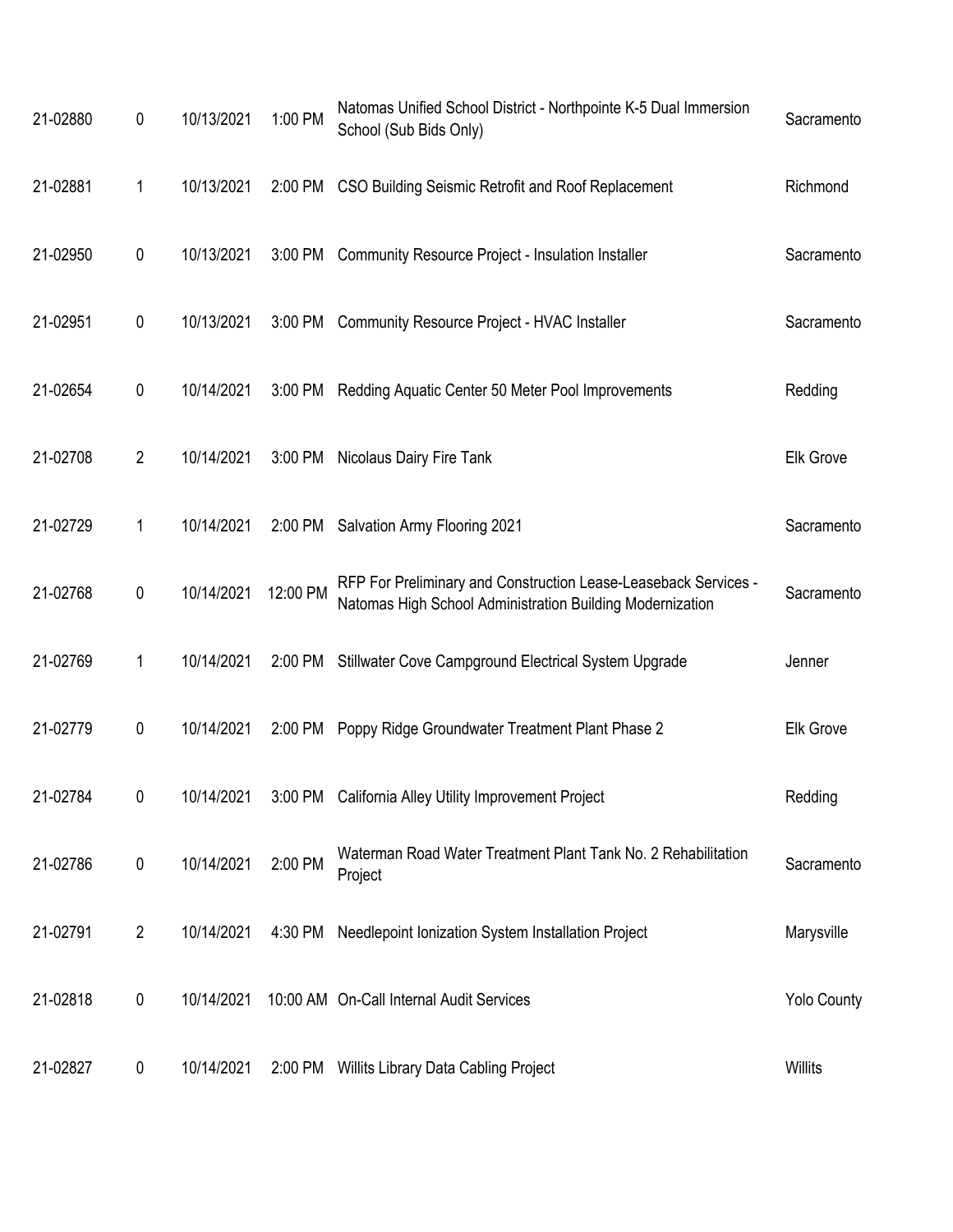| 21-02854 | $\mathfrak{Z}$ | 10/14/2021 | 2:00 PM  | Mendocino High School Main Building Modernization, Phase 1                                                                | Mendocino               |
|----------|----------------|------------|----------|---------------------------------------------------------------------------------------------------------------------------|-------------------------|
| 21-02856 | 1              | 10/14/2021 | 2:00 PM  | Lucchesi Turf Field Project: LED Lighting Upgrade                                                                         | Petaluma                |
| 21-02866 | $\overline{2}$ | 10/14/2021 | 12:00 PM | Environmental Support Services for 2022 Regional Transportation<br>Plan for Shasta Regional Transportation Agency (Rebid) | Redding                 |
| 21-02885 | 1              | 10/14/2021 | 2:00 PM  | Purchase of Above Ground Wheel Truing Machine                                                                             | Sacramento              |
| 21-02922 | $\pmb{0}$      | 10/14/2021 | 2:00 PM  | Seasons Well (W-41) Pump Rehabilitation Project                                                                           | Sacramento              |
| 21-02928 | $\mathbf 0$    | 10/14/2021 | 2:30 PM  | Landfill Generator Supply and Delivery for Neal Road Recycling and<br><b>Waste Facility</b>                               | Paradise                |
| 21-02935 | $\overline{2}$ | 10/14/2021 | 2:00 PM  | Job Order Contracts 017, 018, 019 & 020                                                                                   | <b>Various Cities</b>   |
| 21-02954 | $\mathbf 0$    | 10/14/2021 | 10:00 AM | RFP Engineer for PA and Burglar Systems for Konocti Unified School<br><b>District</b>                                     | Lower Lake              |
| 21-03062 | 1              | 10/14/2021 | 2:00 PM  | Arterial/Collector LED Streetlight Retrofit                                                                               | Concord                 |
| 21-02356 | 0              | 10/15/2021 | 2:00 PM  | Engineering Services for Laytonville Landfill Cover Repairs                                                               | Ukiah                   |
| 21-02725 | 0              | 10/15/2021 | 5:00 PM  | Scottwood Road Rebuild - 5721 Scottwood Road (No GC Openings /<br>Sub-Bids Only)                                          | Paradise                |
| 21-02778 | $\pmb{0}$      | 10/15/2021 | 3:00 PM  | Natoma Alley Sewer Rehabilitation Project                                                                                 | Folsom                  |
| 21-02781 | $\pmb{0}$      | 10/15/2021 | 3:00 PM  | <b>On-Call Land Surveying Services</b>                                                                                    | <b>Various Counties</b> |
| 21-02879 | 0              | 10/15/2021 | 5:00 PM  | <b>RFP Temporary Staffing Services</b>                                                                                    | Napa                    |
| 21-02887 | 0              | 10/15/2021 | 2:00 PM  | Mustang Ranch - Detached ADU (Sub Bids Only)                                                                              | Petaluma                |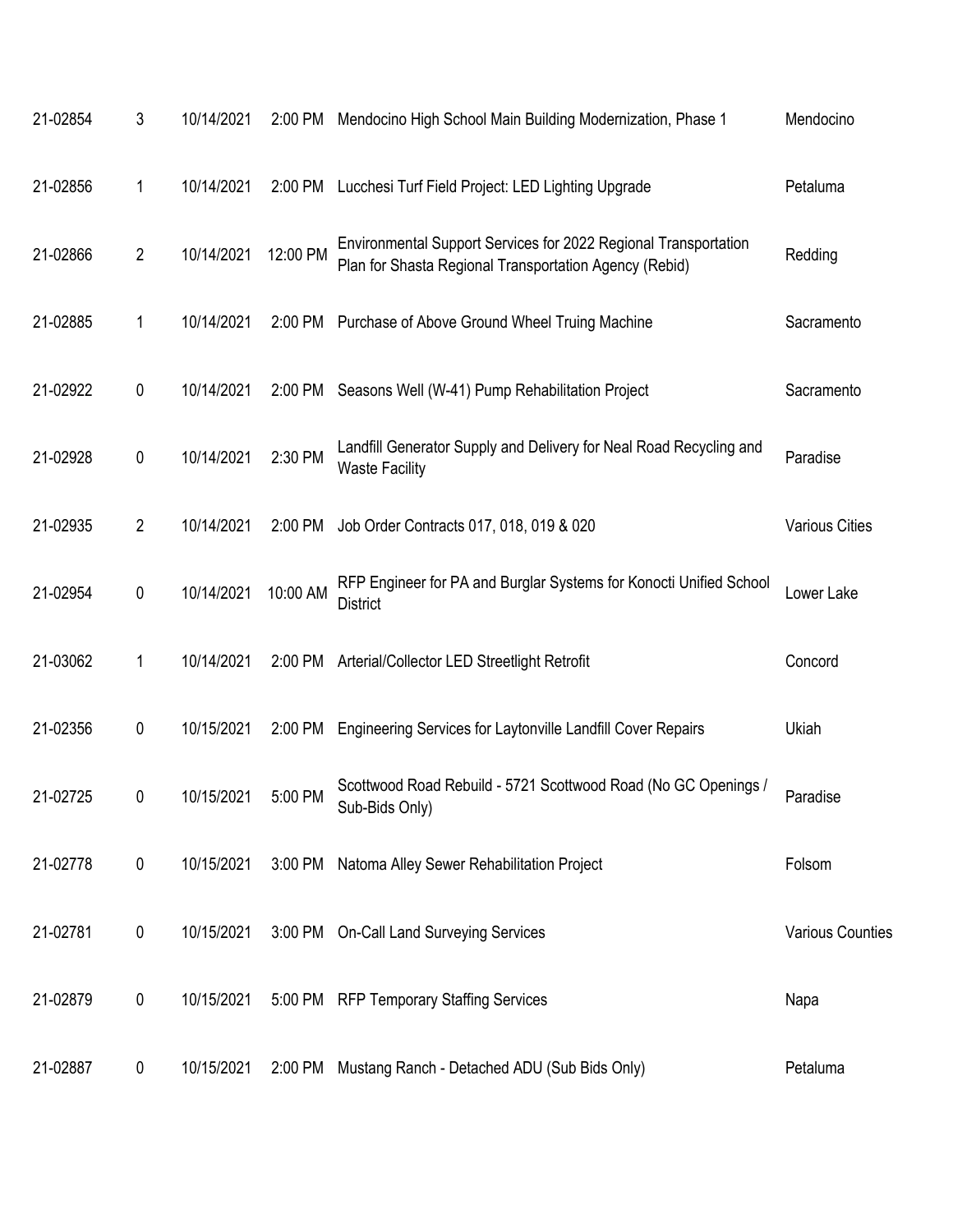| 21-02919 | $\pmb{0}$      | 10/15/2021 |         | 12:00 PM Covered Roof Construction for Pergola                                            | Chico                 |
|----------|----------------|------------|---------|-------------------------------------------------------------------------------------------|-----------------------|
| 21-02938 | $\pmb{0}$      | 10/15/2021 |         | 2:00 PM Paint VOC Emissions Tracking and Reporting Services                               | Sacramento            |
| 21-02667 | 1              | 10/18/2021 |         | 11:00 AM CTC Asphalt Concrete Paving & Striping Services                                  | Galt                  |
| 21-02810 | $\mathbf 0$    | 10/18/2021 | 2:00 PM | Furnishing and Delivering Renewable Diesel Fuel and 87 Octane<br><b>Unleaded Gasoline</b> | Fairfield             |
| 21-03005 | $\overline{2}$ | 10/18/2021 | 2:00 PM | <b>SRVC Boiler Replacement</b>                                                            | San Ramon             |
| 21-02787 | $\pmb{0}$      | 10/19/2021 |         | 12:00 PM Safe Routes to School Consulting Services                                        | Sacramento            |
| 21-02811 | $\pmb{0}$      | 10/19/2021 | 2:00 PM | Phase 1 Recycled Water Facilities - Re-Bid                                                | Davis                 |
| 21-02882 | $\overline{2}$ | 10/19/2021 | 2:00 PM | Carlton Senior Living Santa Rosa (Sub Bids Only)                                          | Santa Rosa            |
| 21-02936 | 0              | 10/19/2021 |         | 3:00 PM RFP HVAC Maintenance and Repair Services                                          | <b>Citrus Heights</b> |
| 21-02956 | $\pmb{0}$      | 10/19/2021 | 2:00 PM | Site Improvements Project - Enterprise High School                                        | Redding               |
| 21-02966 | 0              | 10/19/2021 | 2:00 PM | Spring Lake ES New Classroom Building LLB (Sub Bids Only)                                 | Woodland              |
| 21-03028 | $\overline{2}$ | 10/19/2021 |         | 5:00 PM Sunrise Self Storage - Martinez (Sub-Bids Only)                                   | Martinez              |
| 21-03049 | 0              | 10/19/2021 |         | 4:00 PM On Call Trucking & Hauling Services                                               | <b>Walnut Creek</b>   |
| 21-00344 | 4              | 10/20/2021 | 2:00 PM | CDOT 02-1H5104 Remove and Replace Bridge                                                  | <b>Tehama County</b>  |
| 21-00349 | 1              | 10/20/2021 | 2:00 PM | CDOT 03-4F38U4 Widen Shoulders and Improve Clear Recovery<br>Zone                         | <b>Yuba County</b>    |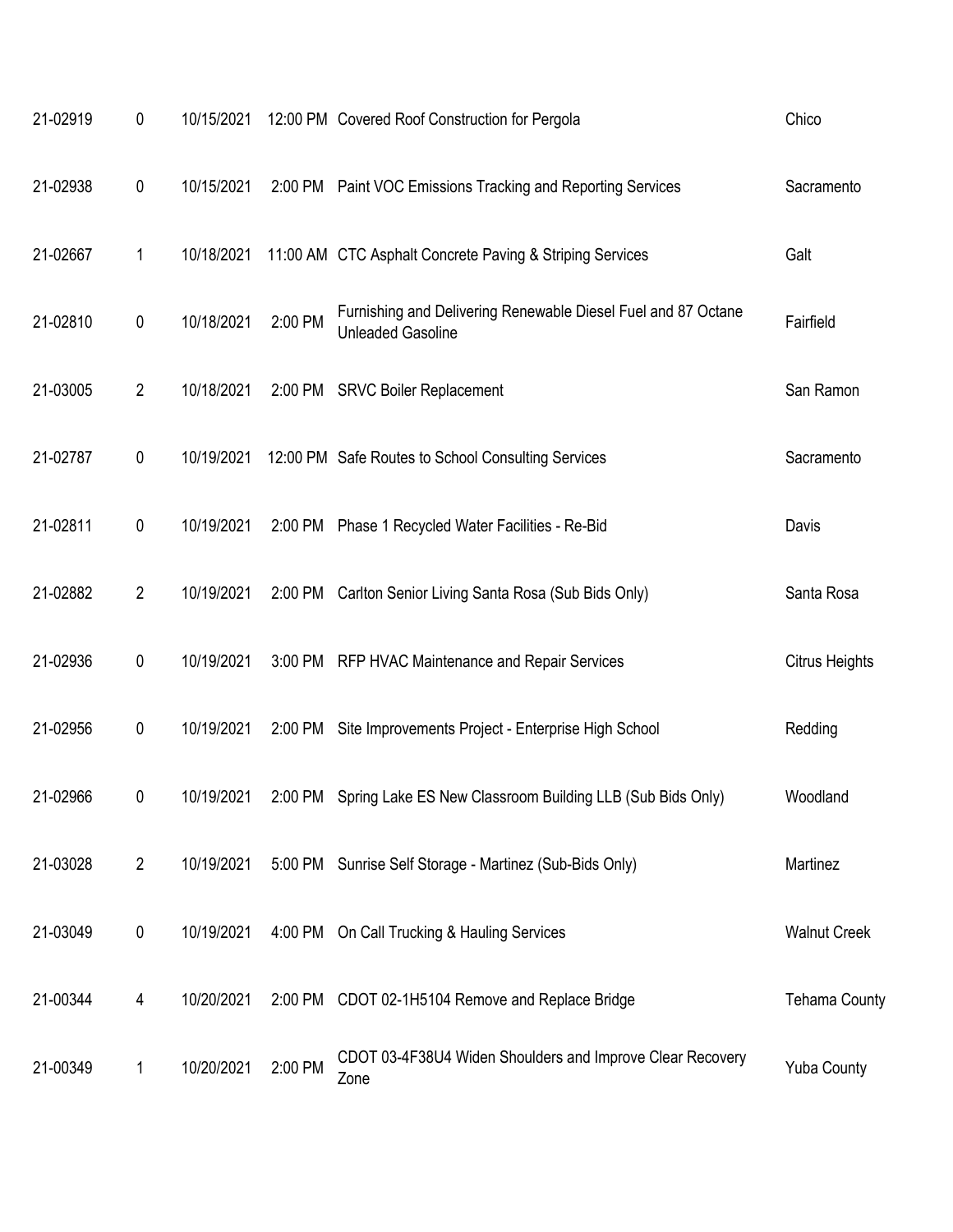| 21-02659 | 4              | 10/20/2021 | 2:00 PM | Pittsburg High School - North Campus Bldg. ADA & Structural<br>Upgrades Phase 1 Project | Pittsburg        |
|----------|----------------|------------|---------|-----------------------------------------------------------------------------------------|------------------|
| 21-02685 | 1              | 10/20/2021 |         | 2:00 PM Fairbarin Water Treatment Plant Lab Building Exterior Improvements              | Sacramento       |
| 21-02889 | 0              | 10/20/2021 |         | 5:00 PM Concow Resilience Project                                                       | Concow           |
| 21-02891 | 1              | 10/20/2021 |         | 1:00 PM RFP for Landscape Maintenance                                                   | Healdsburg       |
| 21-02894 | $\mathbf 0$    | 10/20/2021 | 2:00 PM | Mangini Ranch Phase 1C North - Electrical                                               | Folsom           |
| 21-02895 | 0              | 10/20/2021 |         | 2:00 PM Mangini Ranch Phase 1C North - Concrete                                         | Folsom           |
| 21-02901 | $\pmb{0}$      | 10/20/2021 |         | 2:00 PM Residual Solids Hauling                                                         | Sacramento       |
| 21-02907 | $\mathbf 0$    | 10/20/2021 |         | 2:00 PM Freeport Park Irrigation Improvements                                           | Sacramento       |
| 21-02925 | $\mathbf 0$    | 10/20/2021 |         | 2:00 PM Residential Landscape Renovation                                                | Sacramento       |
| 21-02948 | $\pmb{0}$      | 10/20/2021 |         | 2:00 PM Fairmont Pre-K - New Relocatable Classroom                                      | Vacaville        |
| 21-02964 |                | 10/20/2021 |         | 2:00 PM Bob's Discount Furniture - Folsom (Sub Bids Only)                               | Folsom           |
| 21-02988 | $\mathbf 0$    | 10/20/2021 |         | 2:00 PM Electrical -North 12th Street Streetscape                                       | Sacramento       |
| 21-03084 | $\pmb{0}$      | 10/20/2021 | 2:00 PM | Trash Capture Device 5yr Maintenance Program (Rebid)                                    | Antioch          |
| 21-00357 | $\pmb{0}$      | 10/21/2021 | 2:00 PM | CDOT 01-0B5304 Ground Anchor, Roadway Excavation and Timber<br>Lagging                  | Mendocino County |
| 21-02755 | $\overline{2}$ | 10/21/2021 | 1:00 PM | Russell Ranch Sanitary Sewer Lift Station                                               | Folsom           |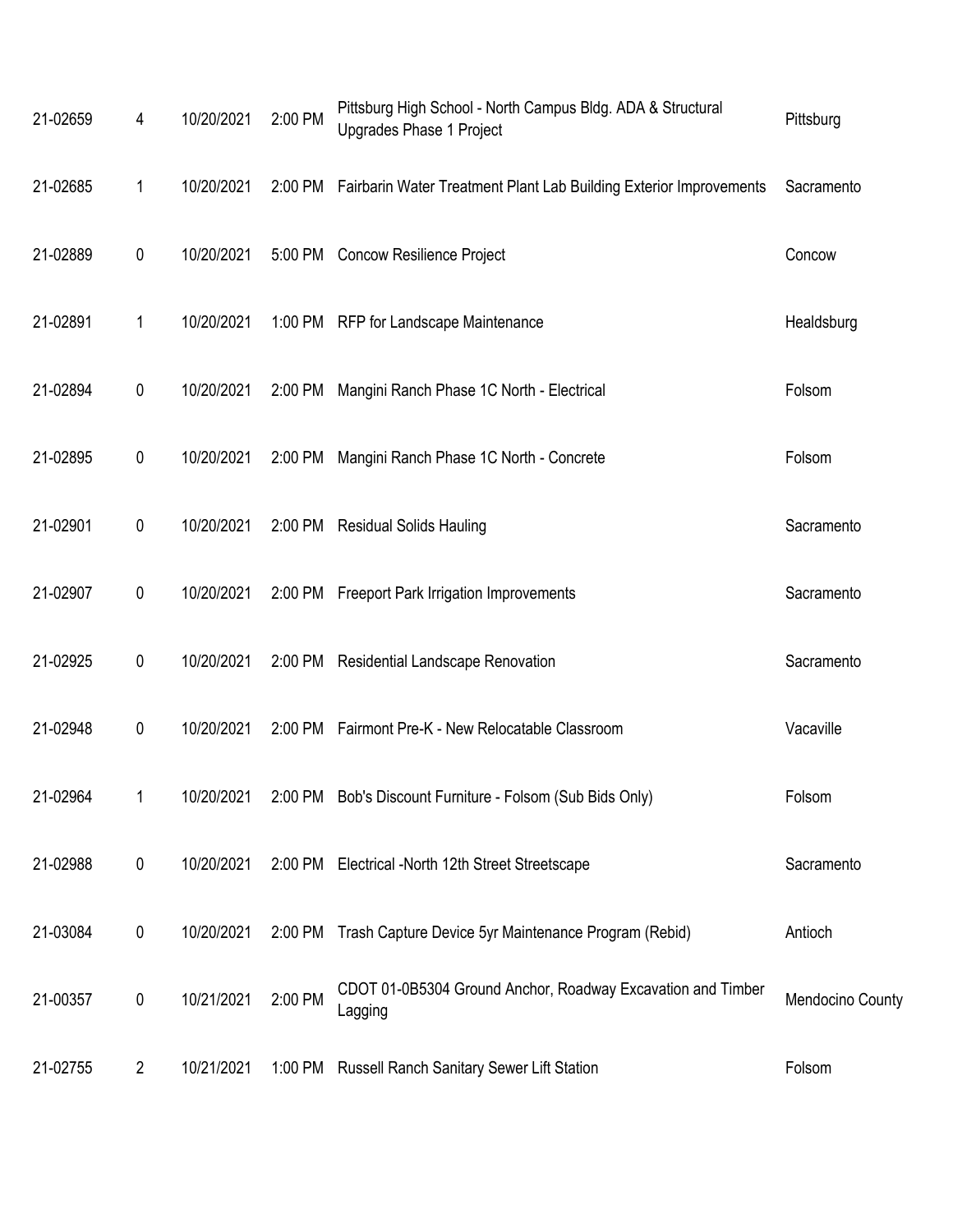| 21-02809 | 0           | 10/21/2021 |           | Scheduled Inspection and Maintenance Services, and Non-Scheduled<br>11:00 AM Repair Services for Two (2) Kelly Mechanical Dock Levelers at the<br><b>DMV Headquarters Complex</b> | Sacramento                          |
|----------|-------------|------------|-----------|-----------------------------------------------------------------------------------------------------------------------------------------------------------------------------------|-------------------------------------|
| 21-02834 | $\pmb{0}$   | 10/21/2021 | 3:00 PM   | <b>High Voltage Electrical Services Contract</b>                                                                                                                                  | <b>Elk Grove</b>                    |
| 21-02864 | $\mathbf 0$ | 10/21/2021 | 2:00 PM   | Manzanita Elementary School District Test Hole Project                                                                                                                            | Gridley                             |
| 21-02884 | $\mathbf 0$ | 10/21/2021 |           | 2:00 PM Scaffold Rental and Erecting Services for DWR Oroville Field Division                                                                                                     | Oroville                            |
| 21-02916 | $\mathbf 0$ | 10/21/2021 |           | 12:00 PM RFP Professional Audit Services                                                                                                                                          | Rancho Cordova                      |
| 21-02918 | 3           | 10/21/2021 |           | 2:00 PM Rowland Plaza Pump Station Rehabilitation Project                                                                                                                         | Novato                              |
| 21-02937 | $\mathbf 0$ | 10/21/2021 | 3:00 PM   | <b>Fiberglass Shelters</b>                                                                                                                                                        | Sacramento                          |
| 21-02943 | $\pmb{0}$   | 10/21/2021 | 4:00 PM   | RFP - Professional Services for Preparing a Local Road Safety Plan<br>(LRSP)                                                                                                      | Marysville                          |
| 21-02946 | 0           | 10/21/2021 |           | 3:30 PM Purchasing Warehouse Rack Reconfiguration                                                                                                                                 | Sacramento                          |
| 21-02947 | $\mathbf 0$ | 10/21/2021 |           | 3:30 PM Robert L. Trigg Education Center, Printshop Rack Reconfiguration                                                                                                          | <b>Elk Grove</b>                    |
| 21-02957 | 0           | 10/21/2021 |           | 2:00 PM N Street Mini Park                                                                                                                                                        | Davis                               |
| 21-02983 | $\mathbf 0$ | 10/21/2021 | $2:15$ PM | CDOT Minor 02A2033 Well and Lift Station Maintenance, District 02                                                                                                                 | Caltrans District 02<br>(see scope) |
| 21-02985 | 0           | 10/21/2021 | 1:00 PM   | RFP for El Cerrito Del Norte Transit-Oriented Development (TOD)<br><b>Complete Streets Improvements</b>                                                                           | El Cerrito                          |
| 21-02986 | 0           | 10/21/2021 | 4:00 PM   | Solar Panel Acquisition, Installation and Related Services at Burnt<br>Ranch Elementary School Qualification (SOQ)                                                                | <b>Burnt Ranch</b>                  |
| 21-02987 | 0           | 10/21/2021 | $2:15$ PM | CDOT Minor 02A2043 Roof Replacement (Shasta County)                                                                                                                               | Redding                             |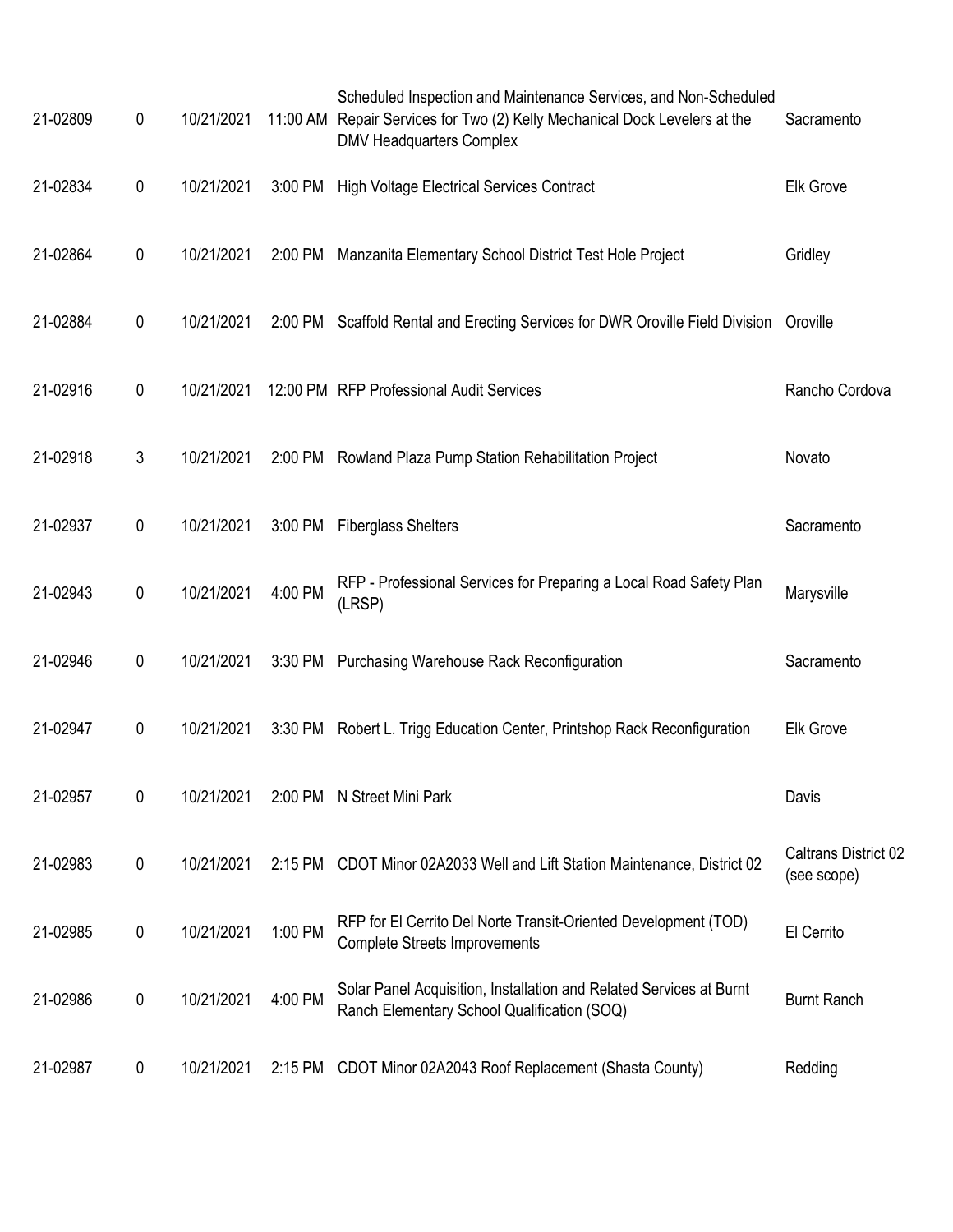| 21-02603 | 0           | 10/22/2021 |         | 5:00 PM Water Station 4 Facility Assessment                                                                                           | Santa Rosa      |
|----------|-------------|------------|---------|---------------------------------------------------------------------------------------------------------------------------------------|-----------------|
| 21-02815 | 0           | 10/22/2021 | 5:00 PM | <b>Benefits Consulting Services</b>                                                                                                   | Sacramento      |
| 21-02835 | 0           | 10/22/2021 |         | 12:00 PM RFP Classification and Total Compensation Study                                                                              | Rancho Cordova  |
| 21-02852 | 1           | 10/22/2021 | 2:00 PM | South Secondary Clarifier Rehabilitation Project                                                                                      | Vallejo         |
| 21-02888 | $\mathbf 0$ | 10/22/2021 | 2:00 PM | Mustang Ranch - Main House Remodel, and Junior ADU (Sub Bids<br>Only)                                                                 | Petaluma        |
| 21-02902 | 0           | 10/22/2021 | 1:00 PM | Bathroom Rehabilitation and Cabinets and Flooring Removal and<br>Replacement in 8 Residential Units on the Redwood Valley Rancheria   | Ukiah           |
| 21-02910 | 0           | 10/22/2021 | 3:00 PM | Fire Related Damage Repairs - Water Treatment Plant for Paradise<br><b>Irrigation District</b>                                        | Magalia         |
| 21-02934 | 0           | 10/22/2021 | 1:00 PM | CHP Golden Gate Division - Liebert System Cooling Unit Maintenance<br>Services                                                        | Vallejo         |
| 21-02941 | 0           | 10/22/2021 | 3:00 PM | 2021 Crosswalk Improvements Project                                                                                                   | Yuba City       |
| 21-02944 | 0           | 10/22/2021 | 3:00 PM | <b>Employment Development Department - Electrical Services</b>                                                                        | Santa Rosa      |
| 21-02963 | 0           | 10/22/2021 | 2:00 PM | 1221 E. Cypress Avenue #84 Home Rehabilitation                                                                                        | Redding         |
| 21-02985 | 0           | 10/22/2021 | 2:00 PM | Installation of Furniture at Bay D                                                                                                    | North Highlands |
| 21-02953 | 0           | 10/25/2021 | 1:00 PM | <b>RFP Wildfire Detection Services</b>                                                                                                | Napa            |
| 21-02969 | 0           | 10/25/2021 | 1:00 PM | RFQ For Preconstruction and Construction Lease-Leaseback Services<br>for Federal Terrace and Lincoln Elementary Schools Modernization | Vallejo         |
| 21-02970 | 0           | 10/25/2021 | 1:00 PM | RFP For Preconstruction and Construction Lease-Leaseback Services<br>for Cooper and Dan Mini Elementary Schools Modernization         | Vallejo         |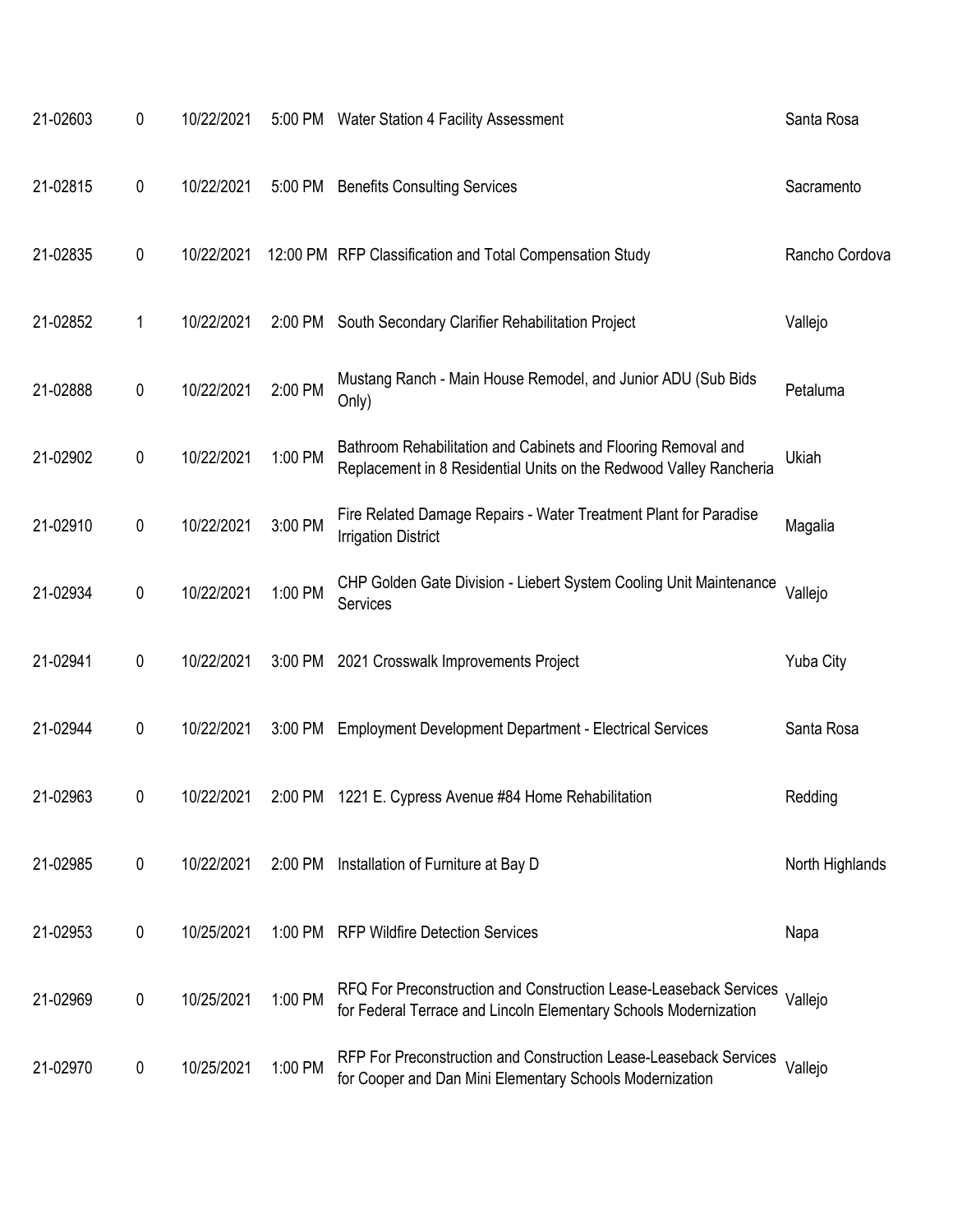| 21-02971 | 0           | 10/25/2021 | 1:00 PM  | RFP For Preconstruction and Construction Lease-Leaseback Services<br>for Hogan Middle School Modernization PH I and PH II | Vallejo                                 |
|----------|-------------|------------|----------|---------------------------------------------------------------------------------------------------------------------------|-----------------------------------------|
| 21-03026 | 0           | 10/25/2021 |          | 2:00 PM WQRRP Electrical Improvements Project                                                                             | Richmond                                |
| 21-03090 | 1           | 10/25/2021 |          | 10:00 AM San Pablo Avenue Rehabilitation Project                                                                          | Pinole                                  |
| 21-00373 | 0           | 10/26/2021 | 2:00 PM  | CDOT 04-0K6504                                                                                                            | Alameda and<br>Contra Costa<br>Counties |
| 21-00379 | 0           | 10/26/2021 |          | 2:00 PM CDOT 03-0H6504 Rdwy Excavation, Cold Plane AC Pvmt, & Overlay                                                     | <b>Colusa County</b>                    |
| 21-00389 | 0           | 10/26/2021 |          | 2:00 PM CDOT 01-0J4804 Replace Culverts                                                                                   | Mendocino County                        |
| 21-02822 | $\pmb{0}$   | 10/26/2021 | 11:00 AM | CHP Oroville Area Office - Heating, Ventilation and Air Conditioning<br>(HVAC) Maintenance Services                       | Oroville                                |
| 21-02878 | 0           | 10/26/2021 | 2:00 PM  | Joice Island Unit - Cutoff Slough Bridge Evaluation                                                                       | Solano County                           |
| 21-02923 | 0           | 10/26/2021 | 1:00 PM  | CHP Golden Gate Division Air Operations - HVAC Maintenance<br>Services                                                    | Napa                                    |
| 21-02924 | 0           | 10/26/2021 | 1:00 PM  | CHP Santa Rosa Area Office - HVAC Maintenance Services                                                                    | Santa Rosa                              |
| 21-02973 | 0           |            |          | 10/26/2021 2:00 PM Basin 7 Pipe Replacement: Post Avenue Easement                                                         | San Pablo                               |
| 21-02976 | $\mathbf 0$ | 10/26/2021 | 3:00 PM  | Basin 7 Pipe Replacement: Bush Avenue Easement                                                                            | San Pablo                               |
| 21-03014 | $\mathbf 0$ | 10/26/2021 | 4:00 PM  | RFQ for Design of Broadcasting System Upgrade for the Council<br>Chamber - City of Pittsburg                              | Pittsburg                               |
| 21-02909 | 0           | 10/27/2021 |          | 10:00 AM Faculty & Staff Housing Project                                                                                  | Sacramento                              |
| 21-02962 | 0           | 10/27/2021 | 1:00 PM  | SC Main Campus Electrical Substations E & F - Equipment Only -<br>Supply (Shasta College)                                 | Redding                                 |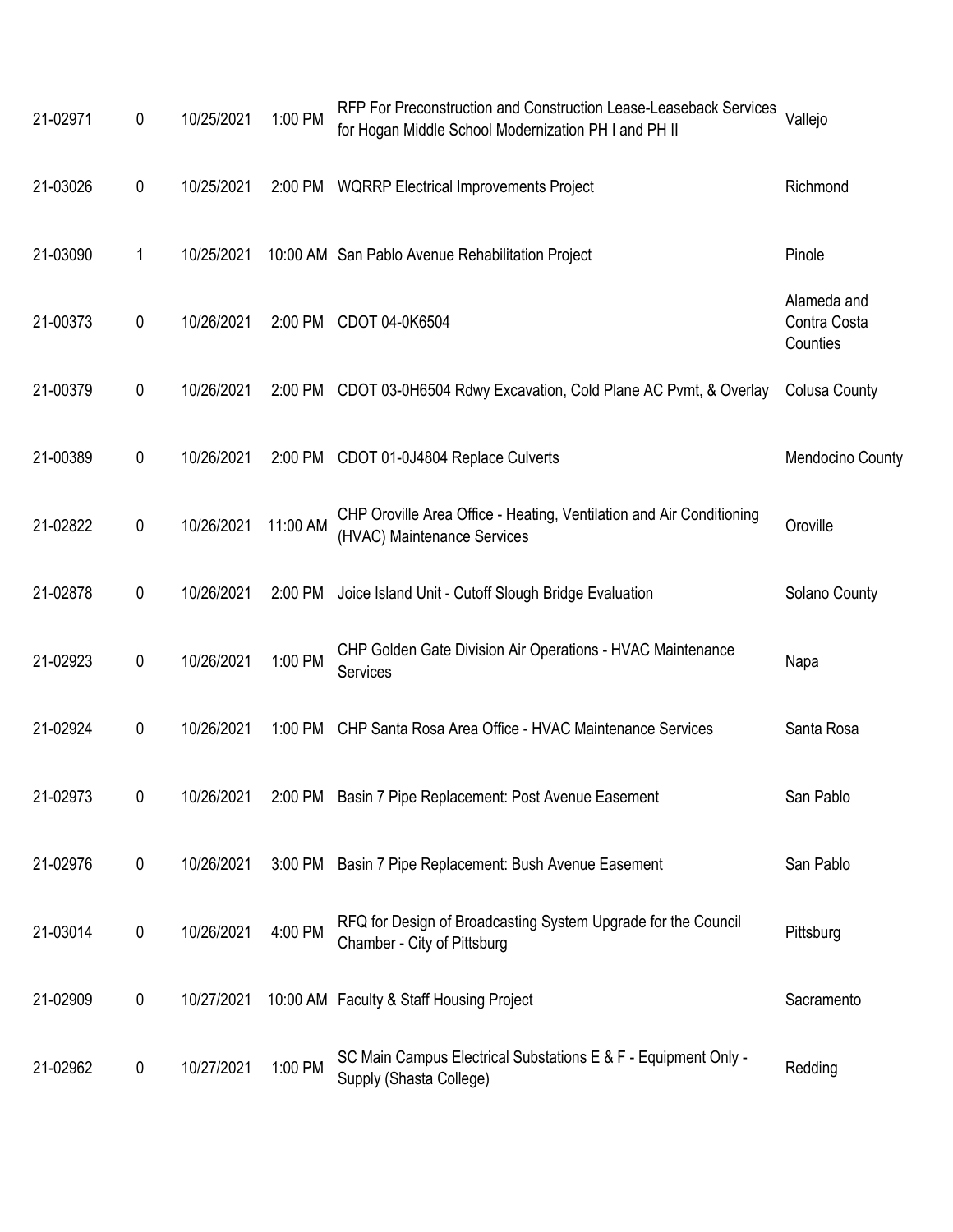| 21-02987 | 1              | 10/27/2021 | 4:00 PM  | RFP Professional Engineering Services for Long Term Biosolids<br>Facilities Plan - Central Contra Costa Sanitary District | Martinez                       |
|----------|----------------|------------|----------|---------------------------------------------------------------------------------------------------------------------------|--------------------------------|
| 21-02989 | 0              | 10/27/2021 |          | 2:00 PM 2022/2023 On-Call Concrete Restoration Project                                                                    | <b>Citrus Heights</b>          |
| 21-03000 | $\mathfrak{Z}$ | 10/27/2021 | 10:00 AM | Discovery Bay Community Center Swimming Pool Synthetic Turf<br>Installation (Rebid)                                       | Discovery Bay                  |
| 21-03127 | $\mathbf 0$    | 10/27/2021 | 10:00 AM | RFQ: Plumbing Contractor Services & Repairs - Mt. Diablo Unified<br><b>School District</b>                                | <b>Various Cities</b>          |
| 21-00388 | 0              | 10/28/2021 |          | 2:00 PM CDOT 03-1J4504 Modify Ramp Metering Systems                                                                       | Sacramento County              |
| 21-02790 | $\overline{2}$ | 10/28/2021 |          | 2:00 PM Folsom Boulevard Complete Streets Phase 1                                                                         | Sacramento                     |
| 21-02861 | 1              | 10/28/2021 |          | 4:00 PM Wastewater Treatment and Reclamation Plant Improvement Project                                                    | St. Helena                     |
| 21-02897 | 0              | 10/28/2021 |          | 1:00 PM Bussman Hall IT Renovation                                                                                        | Santa Rosa                     |
| 21-02918 | 0              | 10/28/2021 |          | 11:00 AM Tempo Park Construction of Basketball Court & Playground Pit                                                     | Orangevale                     |
| 21-02930 | 0              | 10/28/2021 | 2:00 PM  | Water Pressure System Upgrade for Department of Veteran's Affairs,<br>Northern California Cemetery                        | Igo                            |
| 21-02933 | 0              | 10/28/2021 |          | 3:00 PM Backup Generator Maintenance and Repair Services                                                                  | Folsom                         |
| 21-03105 | 1              | 10/28/2021 |          | 2:00 PM Hacienda de Las Flores ADA Pathway Expansion Project                                                              | Moraga                         |
| 21-03153 | $\pmb{0}$      | 10/28/2021 |          | 2:00 PM Sewer Improvement Project - Phase C                                                                               | Marin County                   |
| 21-03158 | 0              | 10/28/2021 |          | 8:00 AM CHP Contra Costa Area Office - Concrete Pad Installation Services                                                 | Martinez                       |
| 21-01967 | 3              | 10/29/2021 |          | 10:00 AM Fuel Hydrant Replacement at Beale AFB                                                                            | <b>Beale Air Force</b><br>Base |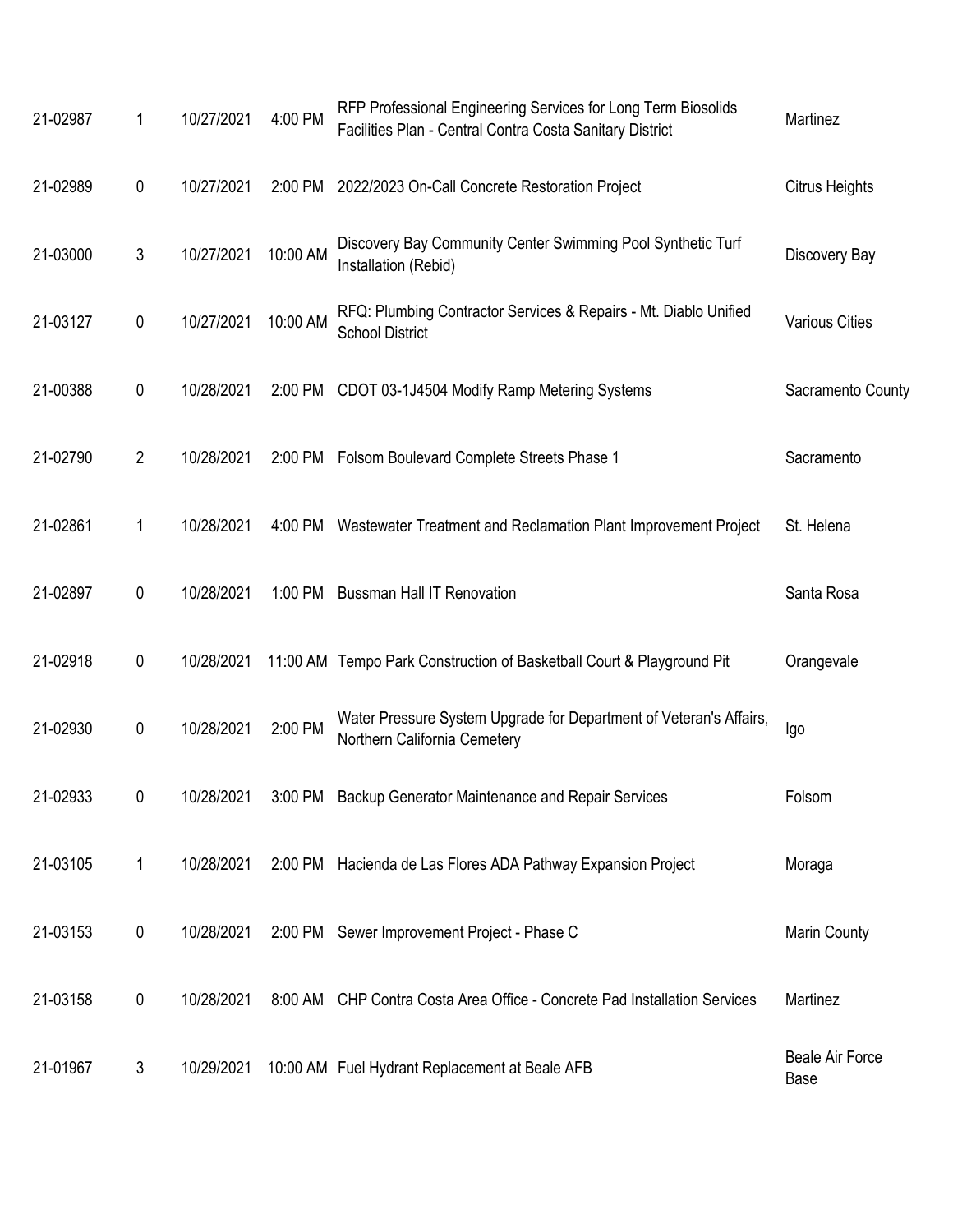| 21-02425 | 8           | 10/29/2021 |         | 2:00 PM RFP West County Re-Entry, Treatment & Housing Facility                                                                                                        | San Pablo               |
|----------|-------------|------------|---------|-----------------------------------------------------------------------------------------------------------------------------------------------------------------------|-------------------------|
| 21-02833 | 0           | 10/29/2021 |         | 4:00 PM RFP On-Call Investment Advisory Services                                                                                                                      | <b>Elk Grove</b>        |
| 21-02904 | 0           | 10/29/2021 |         | 3:00 PM East of Eaton Apartments - Concrete Repair                                                                                                                    | Chico                   |
| 21-02974 | $\mathbf 0$ | 10/29/2021 | 2:00 PM | 2022 Quadrennial Environmental Service Archaeological<br>Investigations                                                                                               | Mendocino County        |
| 21-03118 | 0           | 10/29/2021 | 5:00 PM | RFP Construction Management Services for Pump Station Upgrades,<br>Phase 2 and San Ramon Pump Station Electrical Upgrades - Central<br>Contra Costa Sanitary District | Martinez & San<br>Ramon |
| 21-02518 | 1           | 11/1/2021  | 5:00 PM | RFP - Laguna Treatment Plant (LTP) Filter Valves and Actuators<br>Replacement and Aeration Basins Improvements                                                        | Santa Rosa              |
| 21-02793 | $\pmb{0}$   | 11/1/2021  | 2:00 PM | Community Developent Block Grant Disaster Recovery Multifamily<br>Housing Program                                                                                     | Redding                 |
| 21-02917 | 0           | 11/1/2021  | 2:00 PM | Hazardous Materials Abatement                                                                                                                                         | Sacramento              |
| 21-03102 | 0           | 11/1/2021  | 2:00 PM | Basin 7 Pipe Replacement: California Ave                                                                                                                              | San Pablo               |
| 21-03103 | 0           | 11/1/2021  | 2:00 PM | Basin 7 Pipe Replacement: Sutter Ave                                                                                                                                  | San Pablo               |
| 21-02798 | 2           | 11/2/2021  |         | 10:00 AM Construct Clinical Building to Replace Modular (Minor)                                                                                                       | Martinez                |
| 21-02927 | $\mathbf 0$ | 11/2/2021  |         | 11:00 AM 1160 Civic Center Second Floor Tenant Improvement Project                                                                                                    | Yuba City               |
| 21-02980 | 0           | 11/2/2021  | 2:45 PM | Oakdale Elementary School Kindergarten Play Area Project                                                                                                              | North Highlands         |
| 21-02981 | 0           | 11/2/2021  | 2:30 PM | Village Elementary School Kindergarten Play Area & Shade Structure<br>Project                                                                                         | North Highlands         |
| 21-02982 | 0           | 11/2/2021  | 2:15 PM | Kohler Elementary School Kindergarten Play Area & Shade Structure<br>Project                                                                                          | North Highlands         |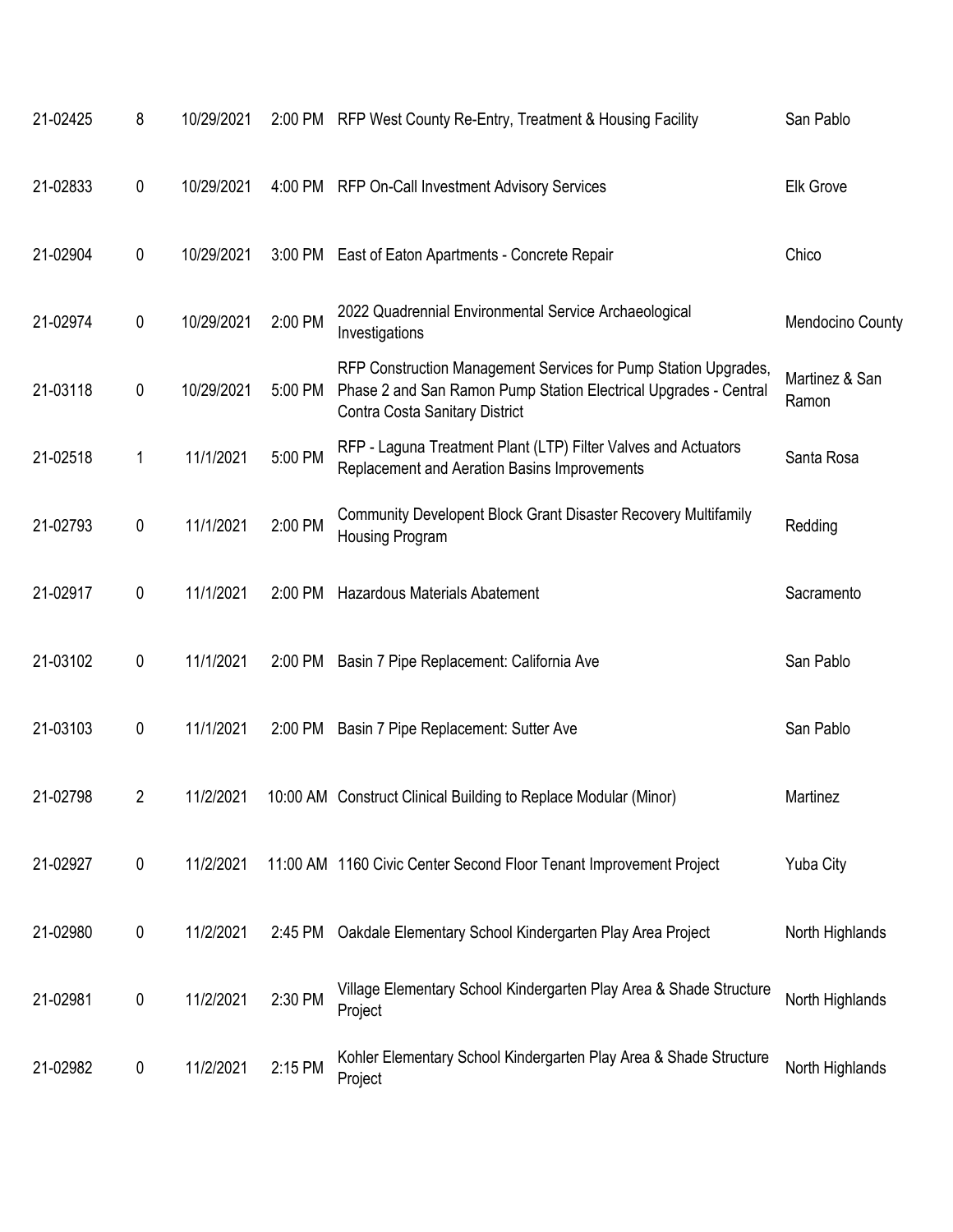| 21-02984 | 0 | 11/2/2021 | 2:00 PM | Rio Linda High School Mission Possible Project                                                                   | Rio Linda                   |
|----------|---|-----------|---------|------------------------------------------------------------------------------------------------------------------|-----------------------------|
| 21-03074 | 1 | 11/2/2021 | 2:00 PM | Traffic Signal Installation at the Laurel Road and Canada Valley Road<br>Intersection                            | Antioch                     |
| 21-03138 | 0 | 11/2/2021 |         | 10:00 AM Tree Removals - 976 36th Street                                                                         | Richmond                    |
| 21-03155 | 0 | 11/2/2021 | 2:00 PM | CHP Marin Area office - Parking Lot Repair Services                                                              | Corte Madera                |
| 21-02939 | 0 | 11/3/2021 | 3:00 PM | Task Order-Construction Agreement for Multiple Projects - Master<br>Enabling Agreement for CSU Chico (RFQ / SOQ) | Chico                       |
| 21-02961 | 0 | 11/3/2021 | 2:30 PM | Pacific Career & Tech School Kindergarten Play Area & Shade<br><b>Structure Project</b>                          | North Highlands             |
| 21-02976 | 0 | 11/3/2021 | 2:00 PM | Well and Pump Maintenance and Repair - Rebid @ Grizzly Island and<br>Napa-Sonoma Marshes WLA's                   | Napa and Solano<br>Counties |
| 21-02978 | 0 | 11/3/2021 | 2:15 PM | Ridgepoint Elementary School Kindergarten Play Area & Shade<br><b>Structure Project</b>                          | Sacramento                  |
| 21-02979 | 0 | 11/3/2021 | 2:00 PM | Woodridge Elementary School Kindergarten Play Area & Shade<br><b>Structure Project</b>                           | Sacramento                  |
| 21-02991 | 0 | 11/3/2021 | 2:00 PM | <b>River District Park (Rebid)</b>                                                                               | Sacramento                  |
| 21-02906 | 0 | 11/4/2021 | 3:00 PM | California Street Water Main Improvement Project                                                                 | Redding                     |
| 21-02908 | 0 | 11/4/2021 | 2:00 PM | Big Horn Groundwater Well #7 Downhole Construction: Elk Grove<br>Auto Mall (W143) Project                        | <b>Elk Grove</b>            |
| 21-02940 | 0 | 11/4/2021 | 2:00 PM | Power Inn Road Improvement Project                                                                               | Sacramento                  |
| 21-02994 | 0 | 11/4/2021 | 3:00 PM | Licensed Contractor Liaison for Housing Rehabilitation Program and<br>Various City Facility Projects (SOQ)       | Oroville                    |
| 21-02917 | 1 | 11/5/2021 | 5:00 PM | RFP Geotechnical Engineering Services As-Needed Contract 2022-<br>2024 - Central Contra Costa Sanitary District  | Martinez                    |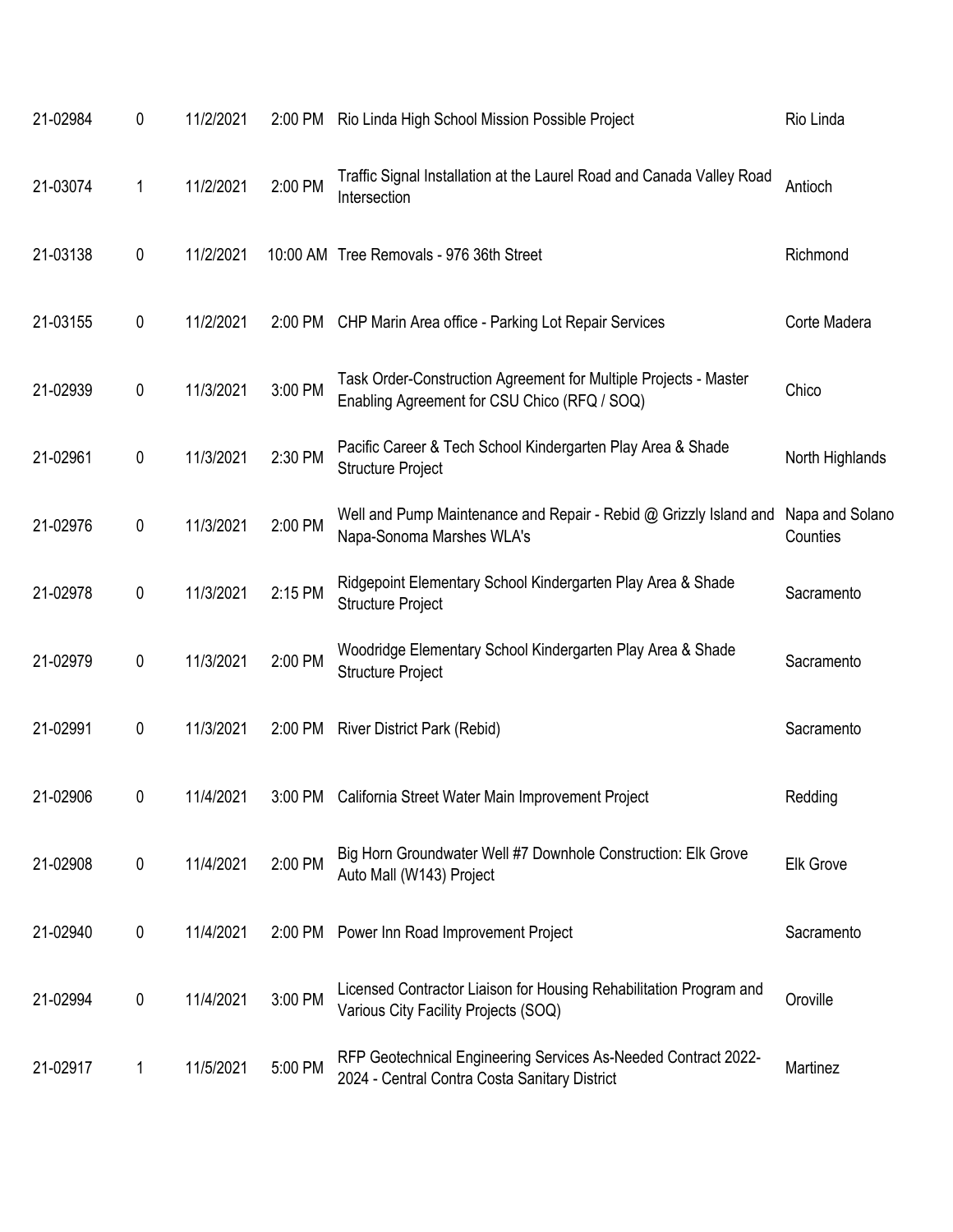| 21-02789 | $\pmb{0}$      | 11/8/2021  | 2:00 PM | Hartley Street Pedestrian Improvement Project                                                                                                 | Lakeport                   |
|----------|----------------|------------|---------|-----------------------------------------------------------------------------------------------------------------------------------------------|----------------------------|
| 21-02977 | $\overline{2}$ | 11/9/2021  | 1:00 PM | Woodland Community College Campus and Lake County Campus<br>MONUMENT LED SIGN PROJECTS                                                        | Woodland and<br>Clear Lake |
| 21-00371 | $\pmb{0}$      | 11/10/2021 | 2:00 PM | CDOT 04-4G0804 Highway Widening, Overhead Signs, and Electronic<br><b>Toll System</b>                                                         | Solano County              |
| 21-03101 | $\pmb{0}$      | 11/10/2021 | 4:00 PM | RFP/Q for Construction Management (CM)/Project Management (PM)<br>Services for the New San Pablo Police Headquarters and Training<br>Facility | San Pablo                  |
| 21-02941 | $\pmb{0}$      | 11/12/2021 | 2:00 PM | RFP Central Transit Signal Priority (TSP) System - Contra Costa<br><b>Transportation Authority</b>                                            | Concord & Walnut<br>Creek  |
| 21-03120 | $\pmb{0}$      | 11/16/2021 | 3:00 PM | <b>Facility Shop Equipment Maintenance</b>                                                                                                    | Antioch                    |
| 21-02853 | $\pmb{0}$      | 11/17/2021 |         | 2:00 PM RFP HSIP Cycle 10 Barrier Rail                                                                                                        | Folsom                     |
| 20-03177 | $\pmb{0}$      | 12/1/2021  | 2:00 PM | <b>CUPCCAA-Chico Unified School District</b>                                                                                                  | Chico                      |
| 20-03200 | $\pmb{0}$      | 12/1/2021  | 2:00 PM | <b>CUPCCAA-Gridley Unified School District</b>                                                                                                | Gridley                    |
| 20-03282 | $\pmb{0}$      | 12/1/2021  | 2:00 PM | <b>CUPCCAA-Oroville Union High School District's</b>                                                                                          | Oroville                   |
| 20-03342 | 0              | 12/1/2021  | 2:00 PM | CUPCCAA - Yuba County Office of Education                                                                                                     | Marysville                 |
| 20-03405 | $\pmb{0}$      | 12/1/2021  |         | 2:00 PM CUPCCAA-Yuba County Vendor List 2021                                                                                                  | Marysville                 |
| 21-00390 | $\pmb{0}$      | 12/2/2021  | 2:00 PM | CDOT 01-0E0904 Construct New Bridge, Remove Two Bridges,<br>Earthwork and Paving                                                              | Mendocino County           |
| 21-03063 | $\pmb{0}$      | 12/2/2021  |         | 10:00 AM Roof Coating Project at Freedom High School                                                                                          | Oakley                     |
| 21-03064 | 1              | 12/2/2021  |         | 10:00 AM Roof Project at Liberty High School                                                                                                  | Brentwood                  |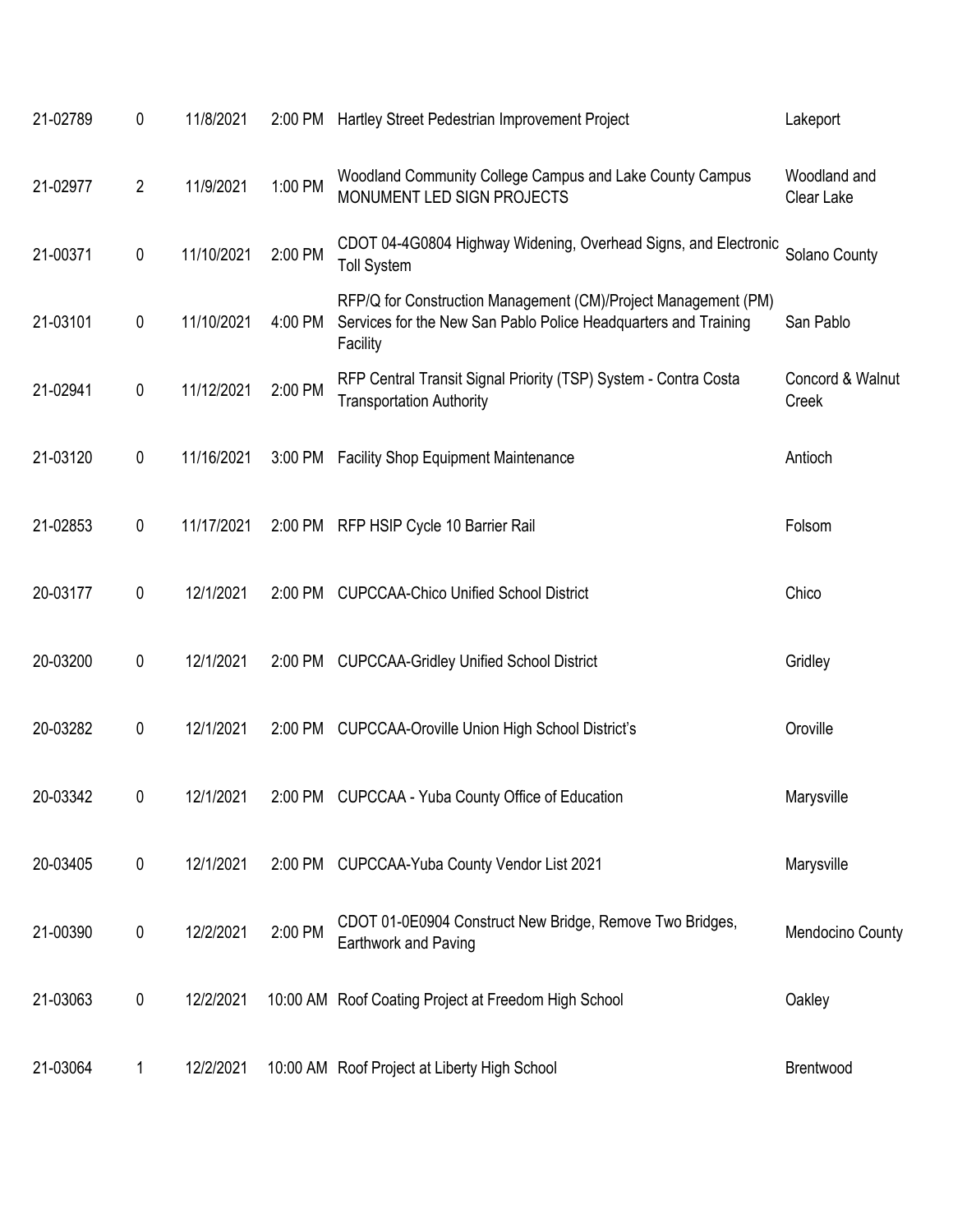| 21-02798 | 1         | 12/7/2021  | 2:00 PM | HSIP Cycle 10 Implementation                                                                             | Folsom                   |
|----------|-----------|------------|---------|----------------------------------------------------------------------------------------------------------|--------------------------|
| 21-02912 | 11        | 12/8/2021  | 1:30 PM | Orinda WTP Disinfection and Chemical Systems Safety Improvements<br>- EBMUD                              | Orinda                   |
| 20-03025 | $\pmb{0}$ | 12/31/2021 |         | 2:00 PM CUPCCAA for Evergreen Union School District                                                      | Cottonwood               |
| 20-03072 | 0         | 12/31/2021 | 2:00 PM | <b>CUPCCAA for Corning Union High School District</b>                                                    | Corning                  |
| 20-03110 | $\pmb{0}$ | 12/31/2021 | 2:00 PM | <b>CUPCCAA for Mountain Valley Unified School District</b>                                               | Hayfork                  |
| 20-03155 | $\pmb{0}$ | 12/31/2021 | 2:00 PM | CUPCCAA for Redding/Shasta Union Elem/Igo-Ono-Platina USD                                                | <b>Various Locations</b> |
| 20-03169 | $\pmb{0}$ | 12/31/2021 | 2:00 PM | CUPCCAA for Shasta-Tehama-Trinity Joint Community College<br><b>District</b>                             | Redding                  |
| 20-03171 | $\pmb{0}$ | 12/31/2021 | 2:00 PM | Shasta-Tehama-Trinity Joint Community College District Measure H<br>Bond Projects 2021 Pre-qualification | Redding                  |
| 20-03174 | $\pmb{0}$ | 12/31/2021 | 2:00 PM | <b>CUPCCAA for Fall River Joint Unified School District</b>                                              | <b>Burney</b>            |
| 20-03175 | 0         | 12/31/2021 | 2:00 PM | <b>CUPCCAA for Shasta Union High School District</b>                                                     | Redding                  |
| 20-03189 | 0         | 12/31/2021 | 2:00 PM | <b>CUPCCAA for Red Bluff Joint Union High School</b>                                                     | Red Bluff                |
| 20-03201 | $\pmb{0}$ | 12/31/2021 |         | 2:00 PM CUPCCAA for Grant Elementary School District                                                     | Redding                  |
| 20-03225 | $\pmb{0}$ | 12/31/2021 |         | 2:00 PM CUPCCAA for Cottonwood Union School District                                                     | Cottonwood               |
| 20-03249 | $\pmb{0}$ | 12/31/2021 | 2:00 PM | <b>CUPCCAA for Bella Vista Elementary School District</b>                                                | <b>Bella Vista</b>       |
| 20-03272 | $\pmb{0}$ | 12/31/2021 |         | 2:00 PM CUPCCAA for the Shasta County Office of Education                                                | Redding                  |